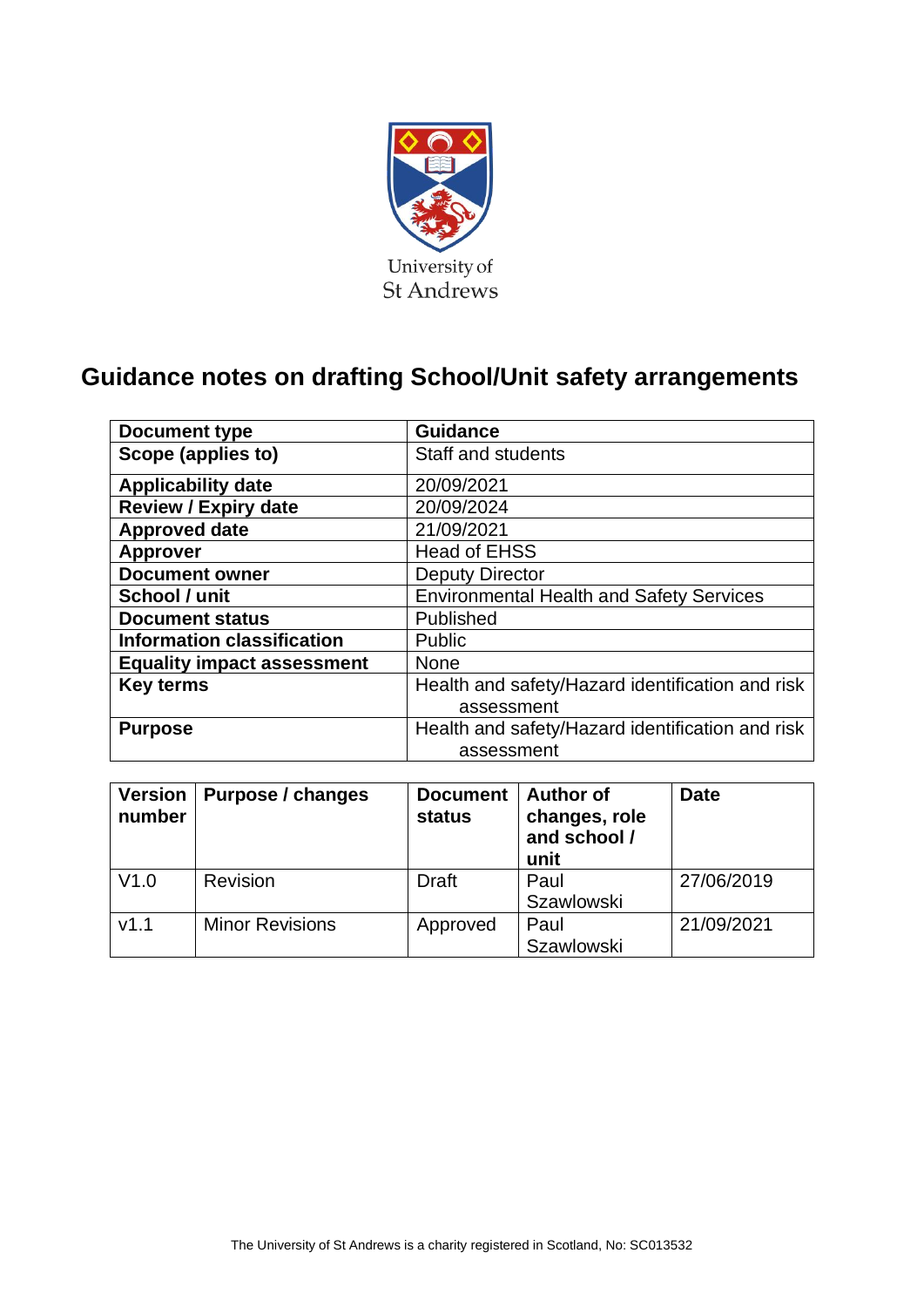#### **1. Introduction**

- This booklet contains practical advice on the preparation of a School/Unit Safety arrangements to be issued by Heads to their staff and post-graduate research workers.
- A written Safety Arrangements is the first step towards the self-regulation envisaged by the Health and Safety at Work etc. Act, 1974, and is the starting point for the University's Health and Safety Management System.
- The University has had its own Health and Safety Policy for some years. Under this arrangements, Heads of Schools/Units are responsible to the Principal's Office and to the University Court for all aspects of health and safety in the work of their School/Unit and, in particular, it is their duty to ensure the existence of an effective written arrangements for securing health and safety within the School/Unit.
- The School/Unit Safety Arrangements should contain supplementary information relating to the specific activities of the School/Unit so that, when read in conjunction with the University Safety Policy, the two together form an effective means of securing health and safety within the School/Unit. The arrangements should establish legal requirements as the minimum acceptable level of performance and include details of the arrangements which have been implemented in compliance with these requirements. The statement of general arrangements should be signed by the Head of the School/Unit and bear the date of issue. It should be kept under review and regularly updated to take account of changing conditions.

#### **2. Who Should Write the School/Unit Safety Arrangements**

- The value of a School/Unit Safety Arrangements Statement lies in demonstrating the commitment of the Head to ensuring best health and safety practice within the School/Unit. It is therefore vital that the Head signs the document and then ensures the arrangements is implemented
- While much of the drafting will normally be carried out by senior staff in consultation with the Head, the School/Unit Safety Committee and Trade Union Safety Representatives should also be consulted.
- In most Schools operating from a single building, the entire document would normally be drawn up locally. However, if the School operates from several locations, or if there are separate specialised units within one building, then it makes sense to ask the head of each unit to contribute to the Arrangements, especially any specialised guidance or information.
- Where there are several Schools/Units occupying a single building, there should be a 'Building Health and Safety Arrangements' which details how the common facilities in the building will be managed (eg testing the fire alarm). Such a 'Building Health and Safety Arrangements' should be written on the same basis as a School/Unit arrangements but must be signed by all the Heads of the Schools occupying the building.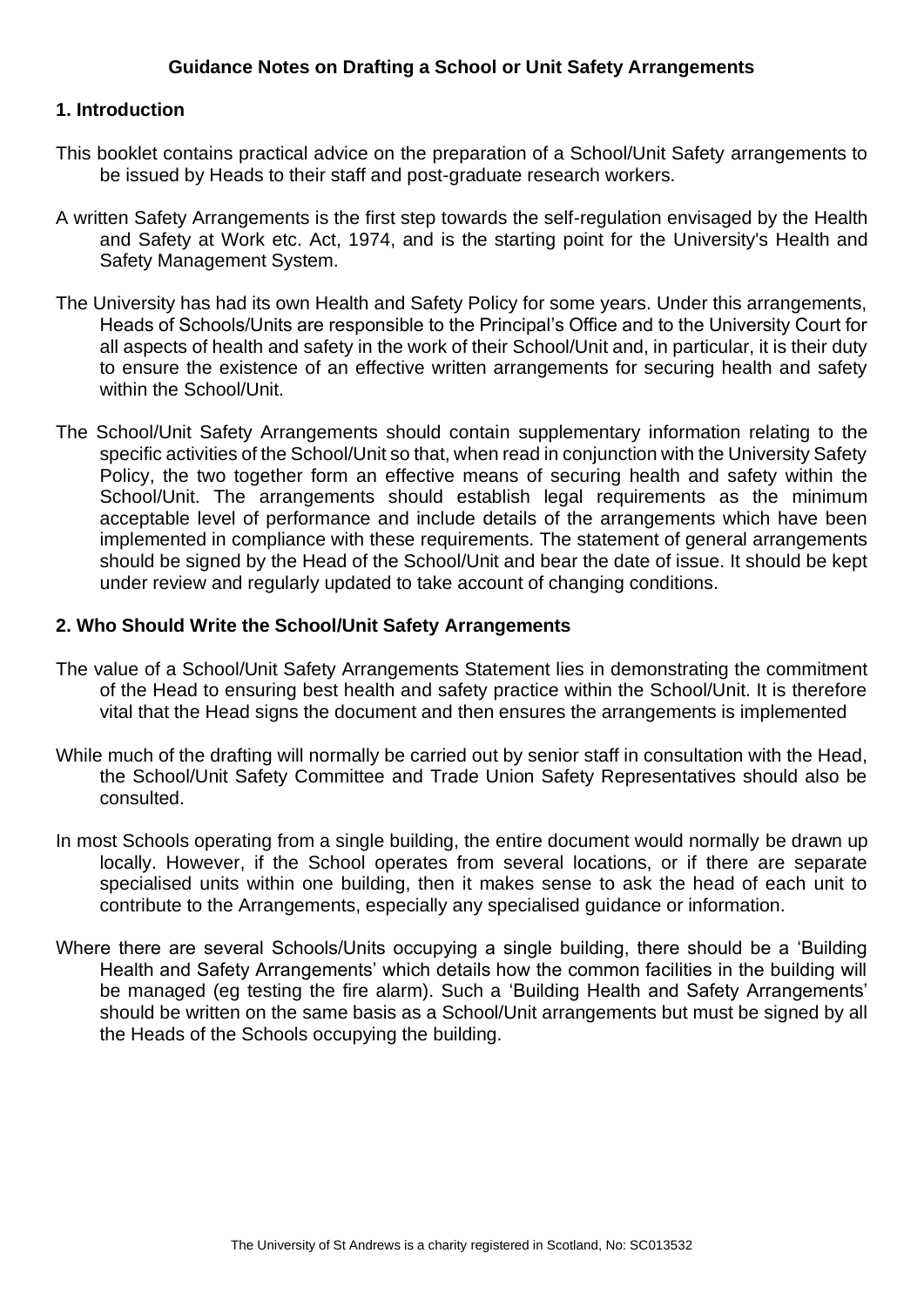#### **3. Structure of the School/Unit safety arrangements**

1. A School health and safety arrangements should be based on the principles laid out in the Health and Safety Executive's (HSE) document 'Successful health and safety management (HSG65)'. This document suggests a system for managing health and safety as follows:



Diagram - Reprinted from HSE Document '**Managing for Health and Safety (HSG65) 2013** (se URL: [http://www.hse.gov.uk/pubns](http://www.hse.gov.uk/pubns/books/hsg65.htm) [/books/hsg65.htm](http://www.hse.gov.uk/pubns/books/hsg65.htm) )

The priority in this system is that a arrangements is produced which defines the aims and objectives of the School management. The arrangements document should include details of how the arrangements will be implemented included written job descriptions for those with health and safety responsibilities and duties.

#### *Statement of General Arrangements*

- When preparing the health and safety arrangements begin by defining the objectives and setting out general aims including a description of the routes of communication for dealing with health and safety matters in the School/Unit. The first part of the General arrangements statement should state that the School / Unit health and safety arrangements should be read in conjunction with and supplements the University health and safety policy with regard to the special risks associated with a particular School/Unit.
- The next part of the arrangements statement should identify the commitment of the School to always striving to higher safety standards.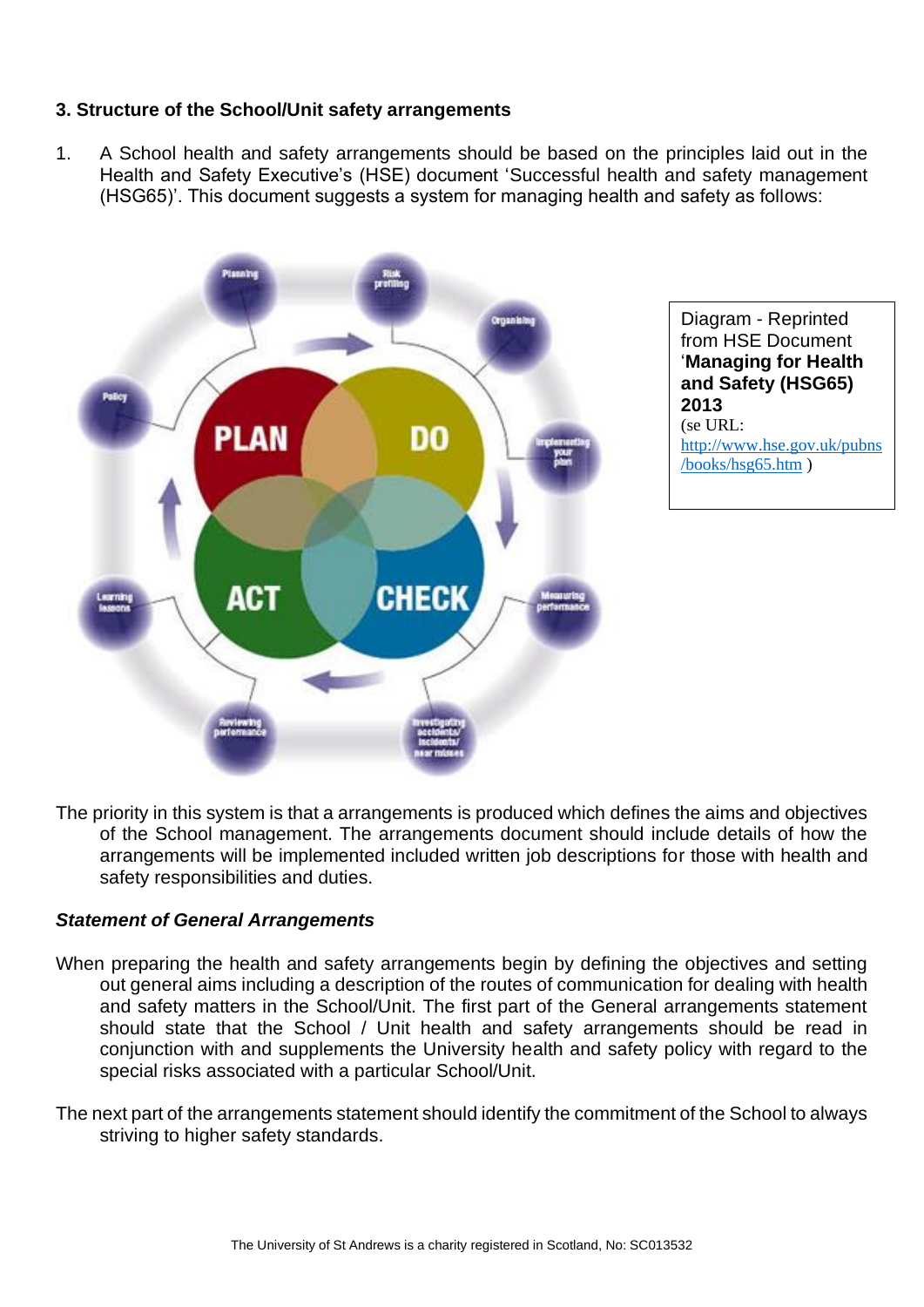The arrangements statement should detail, in its own words, its responsibilities to staff, students and visitors to ensure compliance with the principles of the Health and Safety at Work Act 1974. This will include:

- Provide and maintain safe plant and equipment;
- Provide safe systems of work;
- Provide safe procedures for the use, handling, storage and transport of articles and substances;
- Provide such information, instruction, training and supervision as is necessary;
- Provide and maintain a safe workplace buildings including safe means of access and egress;
- Provide and maintain a safe working environment (ie no toxic atmospheres) and adequate facilities and arrangements for their welfare at work.

The arrangements statement should also include details of the responsibilities of staff and students under this legislation which are:

- So far as reasonably practicable, to take care of their own health and safety or that of others who may be affected by their acts or omissions;
- So far as reasonably practicable, to comply with health and safety duties or requirements set by their Head;
- Not to interfere or damage any equipment provided by the School/Unit for staff, students or visitors safety

The arrangements statement should always be signed and dated by the Head of the School/Unit to show they have accepted their responsibilities for ensuring the health and safety of their staff

#### *School / Unit Health and Safety Organisation*

- The arrangements must detail the organisation of how the arrangements statement will be implemented. This section should contain two sections:
	- Written job descriptions for those with health and safety duties in the School/Unit
	- Written remits for consultative structures/processes within the School for passing information from senior managers to staff/students and vica versa

The arrangements should have a clear management structure which all staff can understand. It is always suggested that this management structure is given as a line diagram - For example:



#### **School / Unit Health and Safety Structure**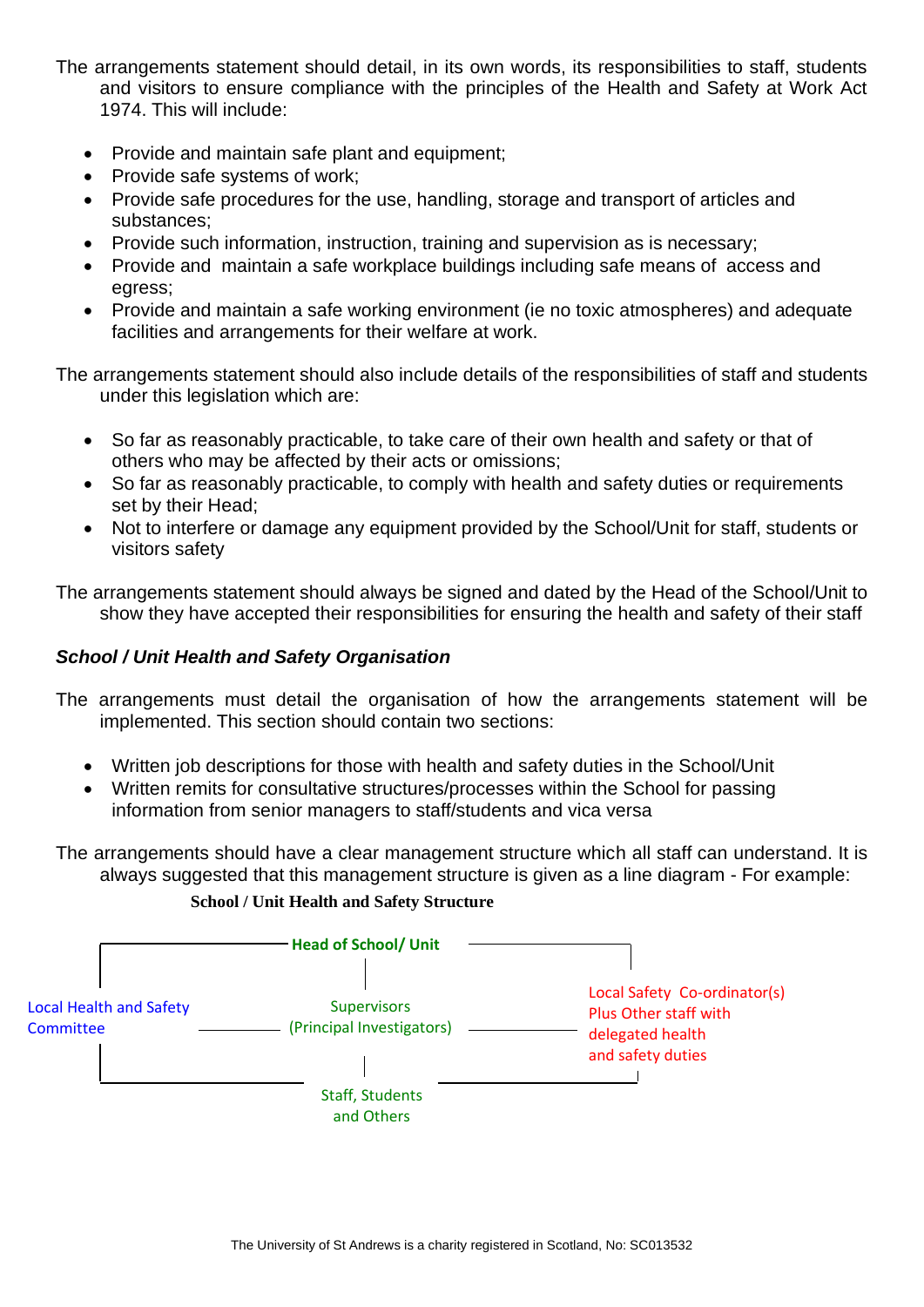## *Head of School / Unit Remit*

The School/Unit arrangements should have written remit for the Head of School/Unit as they are the person with health and safety responsibility for staff. The Head should ensure many thngs happen but does not have to do these items personally. An example of such a remit is:

- Has ultimate responsibility for health and safety withi the School Unit;
- Will ensure that the School/Unit arrangements is kept up to date (doesn't have to write the arrangements just ensure it happens);
- The Head can delegate specific duties (eg role of Safety Co-oridnator) to others but cannot delegate responsibility
- Should ensure there is adequate resources for health and safety in the School/Unit;
- Should ensure that adequate health and safety information, instruction and training is provided to staff and students;
- Should ensure that workplace inspection are carried out (does not have to do them personally).

This is not a comprehensive list but does give an outline of the responsibilities of the Head.

#### *School / Unit Safety Co-ordinator*

- There should be a written job description for the role of safety co-ordinator. An example of such a job description is given in Appendix 1. This document should detail the duties required of the safety co-ordinator and also define areas that the safety co-ordinator has no duties.
- In the larger more high risk Schools/Units, the safety co-ordinator should delegate some their duties to others (eg managing Display Screen Risks). Such delegated roles should also have written job descriptions which define the role eg as Departmental Radiation Protection Supervisor (DRPS - See Appendix 2) or Biological Safety Adviser (See Appendix 3). These are examples of written job descriptions. Head or staff can modify these job descriptions to fit the requirements of a School/Unit.
- The safety co-ordinator should receive appropriate training from Environmental, Health and Safety Services (EHSS).

#### *Local Health and Safety Committee*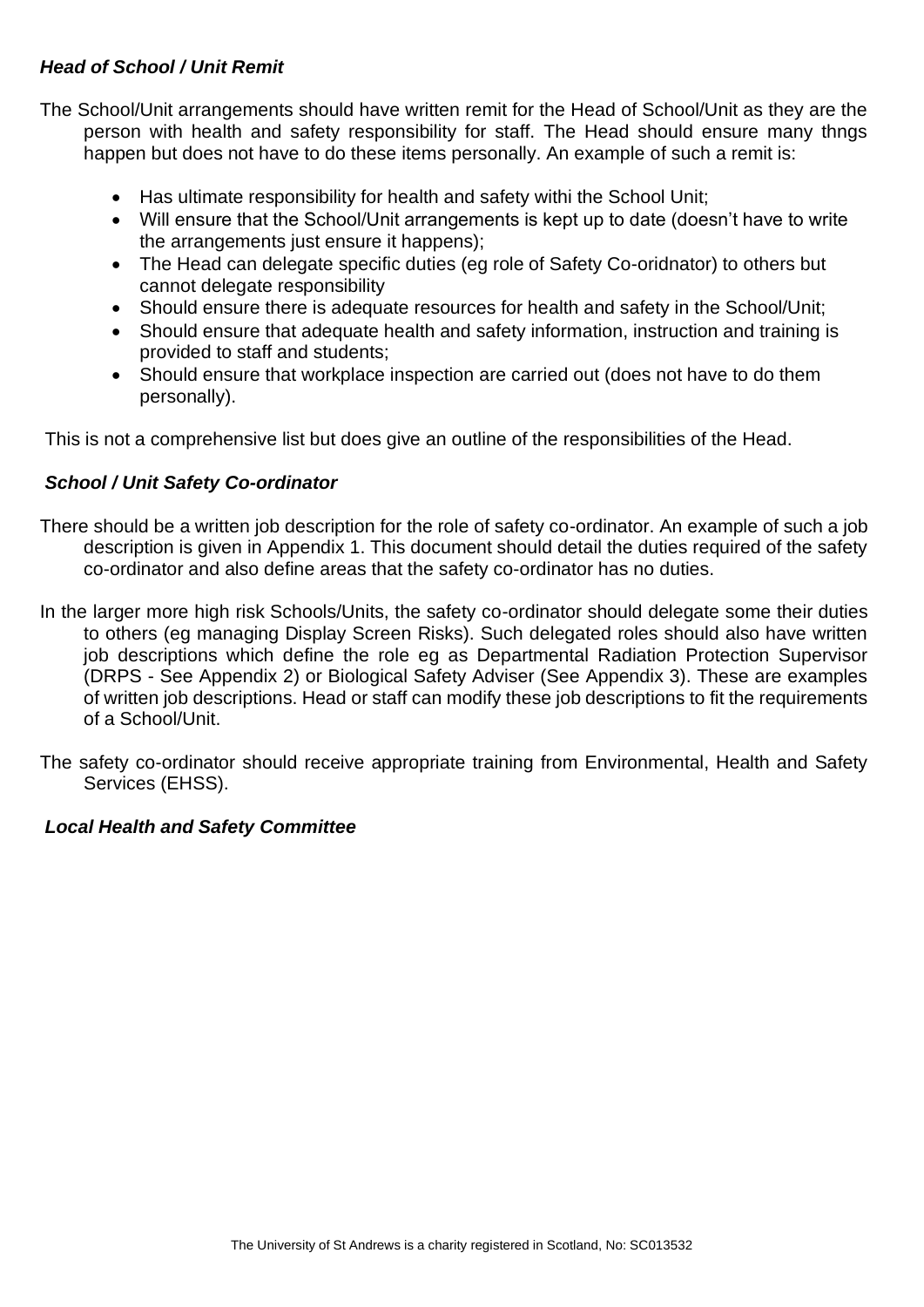- 2. To comply with the Health and Safety (Consultation with Employees) Regulations 1996, it is recommended that larger high risk Schools/Units have a Local Health and Safety Committee. This will allow detailed discussion of health and safety issues. Such a committee should be convened by the Head of School / Unit and should also have all those with delegated health and safety duties. There should also be representatives from all groups within the School/Unit.
- 3.
- 4. The committee should have a written remit (an example of such a remit is given in Appendix 4).
- 5.
- 6. Meetings of the Local health and safety committee should be advertised at least 4 weeks prior to the meeting so that staff can raise an issue. The minutes of the meetings should then be published at a site where all staff/student members of the School/Unit can see and comment on the minutes.
- 7.
- 8. The School / Unit health and safety arrangements should identify the frequency of the meetings and the composition of the committee. This should be by roles rather than by specific names which can change frequently.
- 9.
- 10. In lower risk Schools/Units, having the safety co-ordinator present on the School/Unit Management Group with a standing item on the Management group agenda is sufficient as long as all staff or students are aware of this process and can raise issues on the Management group through the Safety Co-ordinator. The5re should still be a written remit which identifies this procedure as the main means of senior School/Unit managers discussing health and safety issues raised by staff.

# *Building Health and Safety Committee*

- 11. Where several different Schools/Units share a building, it is recommended that there is not only a specific Building health and safety arrangements which clearly identifies how health and safety in the common areas of the building will be managed but that there should also be a building health and safety committee.
- 12.
- 13. The Building / Unit health and safety arrangements should identify the frequency of the meetings and the composition of the committee. This should be by roles rather than by specific names which can change frequently.

## **Arrangements**

- The arrangements should clearly identify the types of hazards associated with work within the School or Unit. This does not need to be in depth but does show that a hazard survey of the School or Unit has been carried out.
- Do not forget hazards like slips, trips or falls on the level as these are the cause of many injuries at the University.

## *Risk Assessments*

The Management of Health and Safety at Work Regulations 1999 requires employers to carry out systematic assessment of the work activities that have a significant risk to staff and students and to record the findings of that risk assessment. Then School/Unit health and safety arrangements should clearly identify that this is a requirement of staff and students.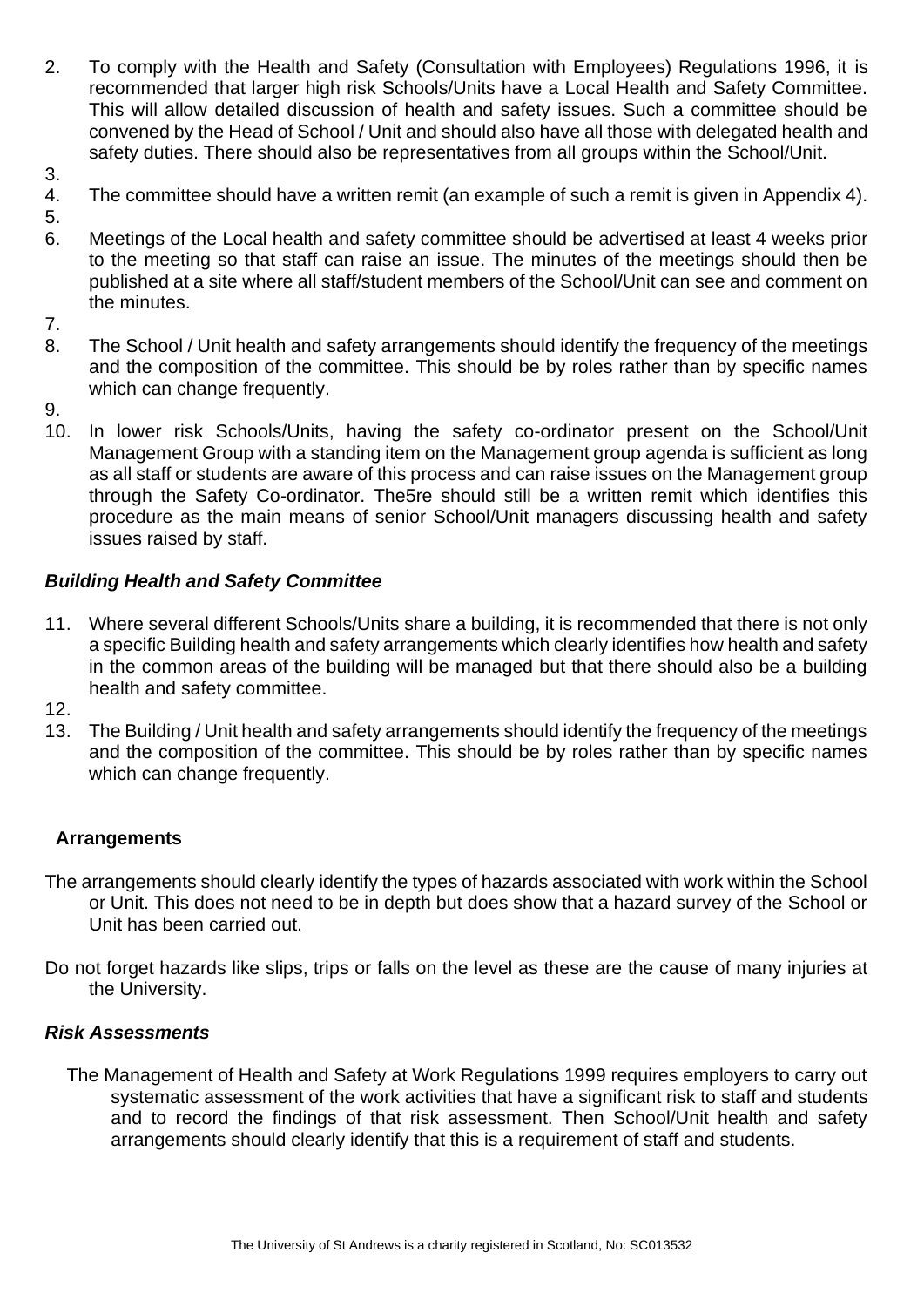#### Guidance on the process of undertaking a risk assessment can be found at URL: [https://moody.st](https://moody.st-andrews.ac.uk/moodle/course/view.php?id=3582)[andrews.ac.uk/moodle/course/view.php?id=3582](https://moody.st-andrews.ac.uk/moodle/course/view.php?id=3582)

- For low risk activities (eg office chemicals), it is possible to undertake a 'Generic' type risk assessment which identifies the risk and then provides a general control measure which should protect staff. This low risk type of 'Generic' risk assessment can be written into the School/Unit arrangements. An example of such a 'Generic Risk Assessment' would be:
	- 'Use of low risk chemical agents in an office environment (for example photocopier toner, Tippex etc). These substances have a low risk to staff/students or the environment due to their nature and the quantity used in thios environment.
	- The control measures for the use and disposal of such agents is to follow manufacturers instructions.'
- For higher risk activities specific risk assessments should be undertaken on the processes being used ion the activity. This should be done separate from the local health and safety arrangements

#### *New and Expectant Mothers*

The local health and safety arrangements should state the notification procedure for expectant mothers so that the School/Unit is aware of the mother. All expectant mothers should have a special risk assessment of their work activity undertaken, which takes account of the possible risks to the mother and/or foetus from the work activity. This assessment should be done as early in the pregnancy as practicable. The arrangements should also make it clear that the risk assessment and the associated control measures should be implemented as soon as practicable.

#### *First Aid Procedures*

- The local health and safety arrangements should make it clear what the first aid procedures are and to follow the instructions on the notices posted around the School/Unit. There is no need to name first-aiders as these will be on the poster.
- The arrangements should make it clear where the first aid boxes are located and who is responsible for managing the first-aid boxes.

The arrangements should identify where the nearest defibrillator is located.

#### *Fire Safety*

- The arrangements should identify when the fire alarm will be tested. Where there is a shared building, the Building health and safety arrangements should clearly identify which School/Unit is responsible for testing the fire alarm.
- The arrangements should make it clear that there will be at least one fire drill per year and how this fire drill will be managed.
- The arrangements should clearly identify the frequency of fire safety inspections of the workplace that will be required.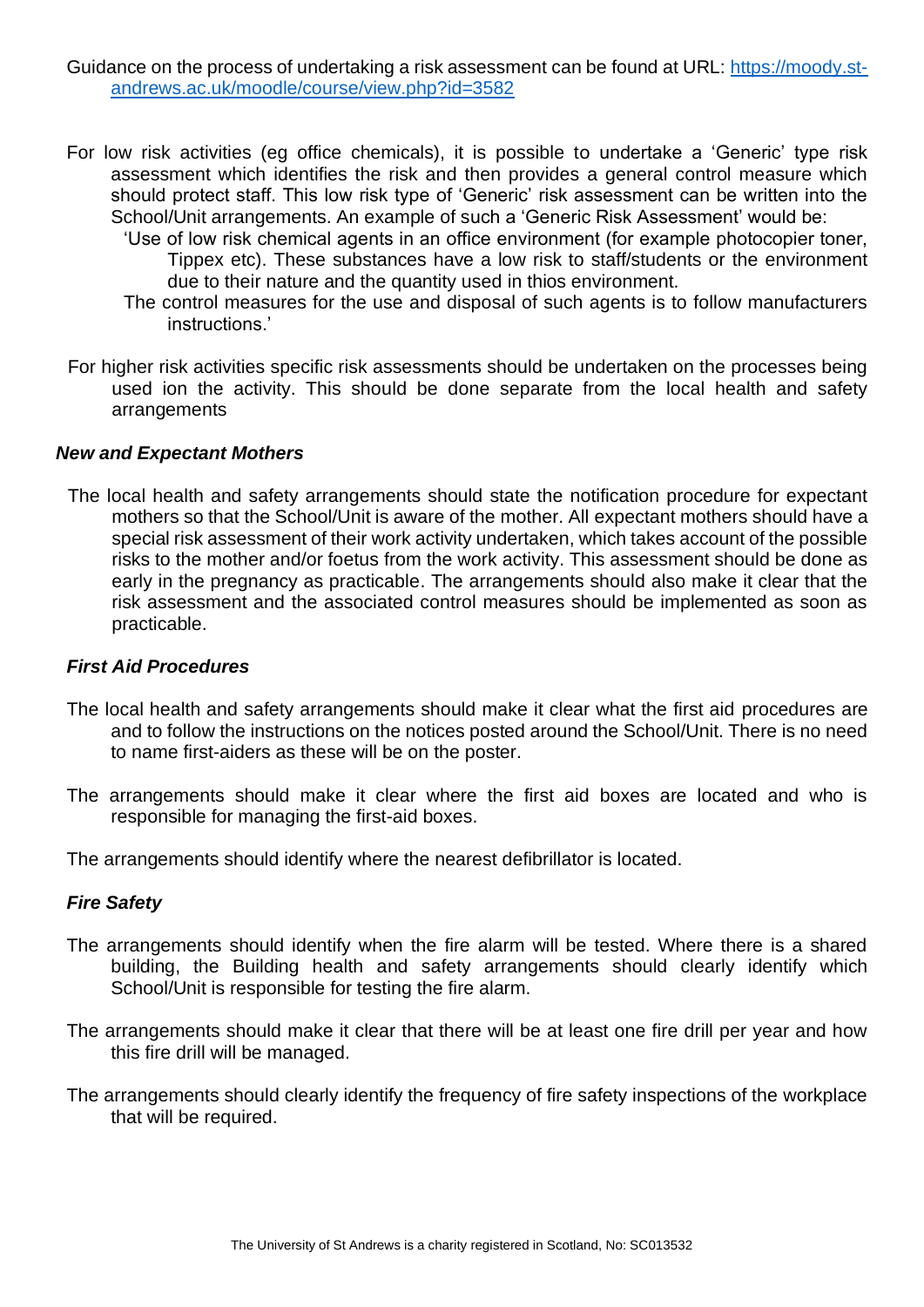## *Accident Reporting and Investigation*

The local health and safety arrangements should clearly state that all but the most trivial accidents should be reported using the University accident report form. The local arrangements should clearly state that the form needs to be signed by the person involved in the incident and then by the School/Unit safety co-ordinator. The original should be sent to the Director of EHSS. Copies of the report must be kept by the person(s) involved in the incident and by the School/Unit safety co-ordinator.

## *Lone Working / Out of Hours Entry*

The local arrangements should have a clear arrangements on whether Lone working is allowed and if it is how it will be managed from a safety as well as a security point of view. This should be detailed in this section of the arrangements document.

## *Personal Electrical Equipment*

- It is up to the Head of School / Unit if personal electrical equipment (eg laptop chargers, phone chargers, radios, iPod Players, kettles) will be allowed in the School/Unit. This should be clearly stated in the local health and safety arrangements.
- If such equipment is allowed, then a visual check should be undertaken to ensure the equipment is in good working order. . It is a requirement that any such equipment is tested for electrical safety when University equipment is being tested.
- **NOTE:** No personal electrical heaters are allowed in the University for fire safety reasons. Supplementary heating can be provided by Estates if required.

#### *Other Hazards*

Then arrangements should provide staff and students with appropriate information and to identify other University guidance on activities undertaken within the School/Unit. These may include:

- Work with Display Screen Equipment
- Manual Handling Operations
- Work with Chemicals (COSHH)
- Work with Biological agents
- Electricity at Work;
- Powered tools;
- Waste
- Working with Ionising radiations
- Work with lasers

#### *Provision of Information, Instruction, Training and Supervision:*

*Induction Training -* Each new member of staff should receive appropriate induction training as soon as they start in post. The local arrangements should identify what will be needed within that particular School/Unit and this should form a checklist which is completed and signed by the person once they have received the training. An example of such a checklist is given in Appendix 5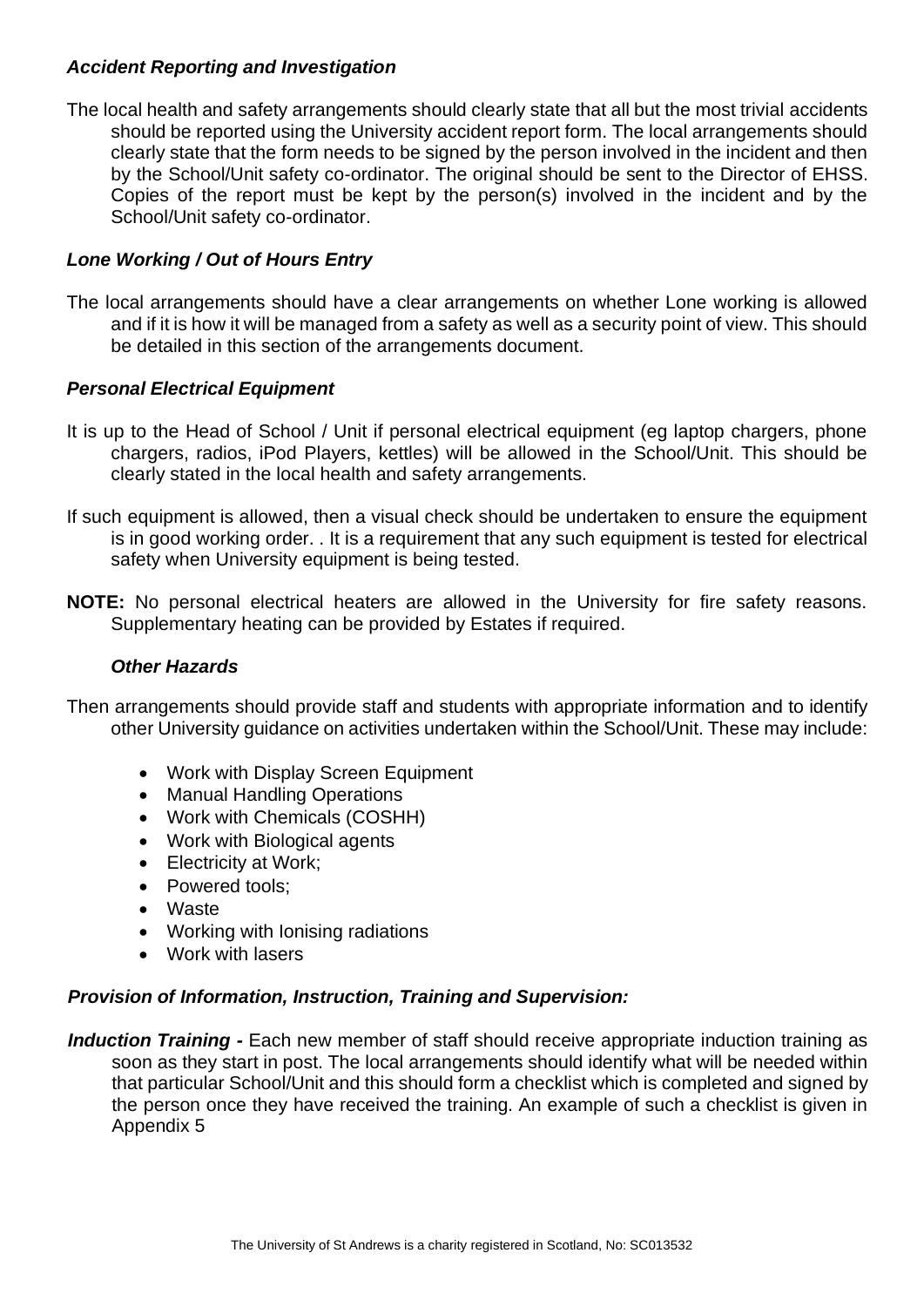- *Information -* The University's Health and Safety Policy, with its integral guidances on health and safety topics, provides information. These documents are freely available on the web at URL: [http://www.st-andrews.ac.uk/staff/arrangements/Healthandsafety/Publications/](http://www.st-andrews.ac.uk/staff/policy/Healthandsafety/Publications/).
- *Work Activity Training -* Each School / Unit should undertake a training needs analysis which will identify what the needs are for staff and students. The Scghool /Unit should then provide the necessary resources for this training to be provided at an appropriate frequency depending on legislation.
- Some training courses are provided centrally by the University, such as the Radiation Protection Course, manual handling operations. Other courses can be organised through the Director of EHSS.
- **Note:** Most of the instruction and nearly all of the training and supervision must be provided by individual Schools/Units. Some Schools/Units will therefore need to provide additional information on hazards peculiar to their work activities.
- *Supervision -* Information and instruction on the safe use of equipment and materials is essential but not sufficient. Training involves a further period of progressive instruction and supervised experience until competence is judged to justify unsupervised work. The process of training and supervision can be obtained over a period only within the School/Unit. This process applies to all staff and students.
- The degree of supervision and the time for which it is necessary depends on the risks of the work involved and on the experience of those who require the training.
- Trainee technicians and first year postgraduates will need to be supervised for most work activities and closely supervised for extended periods for some activities. Where severe risks are present this may involve long periods of direct visual supervision; with time, individuals can be seen as having sufficient competence to carry out work with minimal or no supervision unless it involves new or uncertain hazards.
- Postgraduate students whose supervisors are away from the University for more than about a week, for any reason, should always be directed by agreement to an appropriately informed member of staff for advice on health and safety matters during the absence of the supervisor.
- Training in research should include training in its health and safety implications with a general progress towards competence in that area. The final product should be an awareness in the postgraduate researchers of the need to consider health and safety as an integral part of their work.
- In most situations it will be advisable to keep a record of the instruction and training which has been given to each person. Experience in this and other Universities has shown that after accidents, which require to be investigated by the Health and Safety Executive, it is important to be able to prove that suitable and adequate information, instruction, training and supervision have been provided. It is not necessary to compile an elaborate record.

#### **4. Measuring health and safety performance**

It is necessary to check, by inspection/audit, that the policies and arrangements for health and safety are being followed and that they are effective. The possible need to revise the arrangements from time to time must be recognised.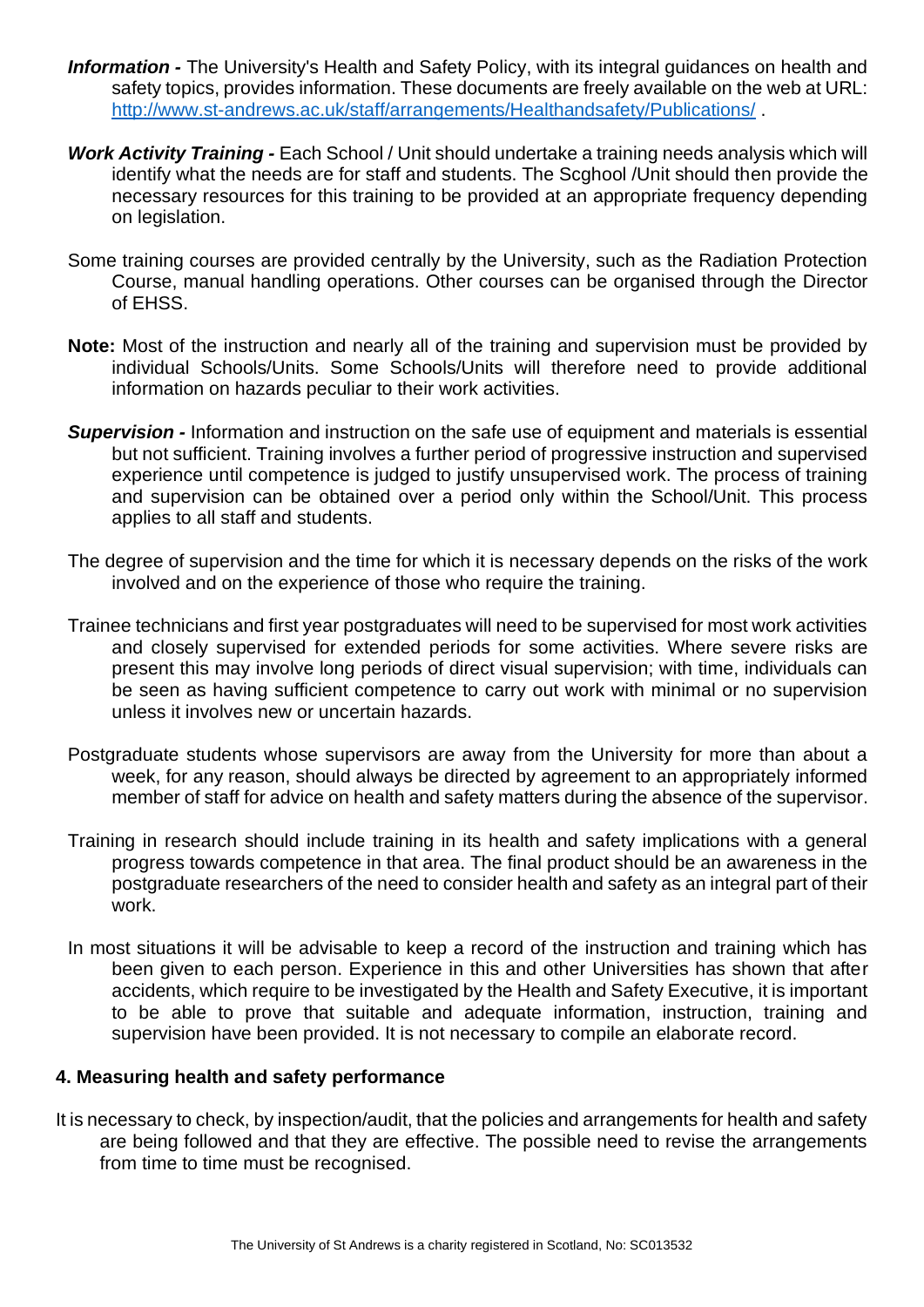- The arrangements should clearly state the frequency and levels of self-inspection, carried out by Schools/Units, should be tailored to the size and complexity of the School/Unit and the nature of the activities performed there. However, the gap between inspections should never be more than a year.
- In conducting the inspection an attempt should be made to discover the root causes of any unsatisfactory conditions found and, where possible, positive recommendations should be made in a report for addressing the underlying problems as well as their symptoms.
- When undertaking a workplace inspection, it is important to use a specific checklist which covers the activities undertaken in the School/Unit. Examples of such checklists can be found at URL: <http://www.st-andrews.ac.uk/media/inspections.pdf>.
- **Note:** While the School/Unit checklist should be used as the basis for the self-inspection it should not be a constraint on those carrying out the inspection nor prevent them from identifying other potential problems.
- The School/Unit should also annually review accident statistics to determine if there are any trends and also to ensure that any appropriate remedial action has been carried out.
- The School should also be reviewing its procedures and documentation on a annual basis. This will include reviewing samples of risk assessments and where necessary making appropriate changes to these.
- Health and safety audits of the high risk buildings will be undertaken on a 3 yearly cycle by the Director of EHSS.
- It is also recommended that the local health and safety arrangements states that specific key Performance Indicators (KPIs) should be set up on an annual basis to show commitment to constantly improving health and safety by the Head and the local health and safety committee (or Management Group).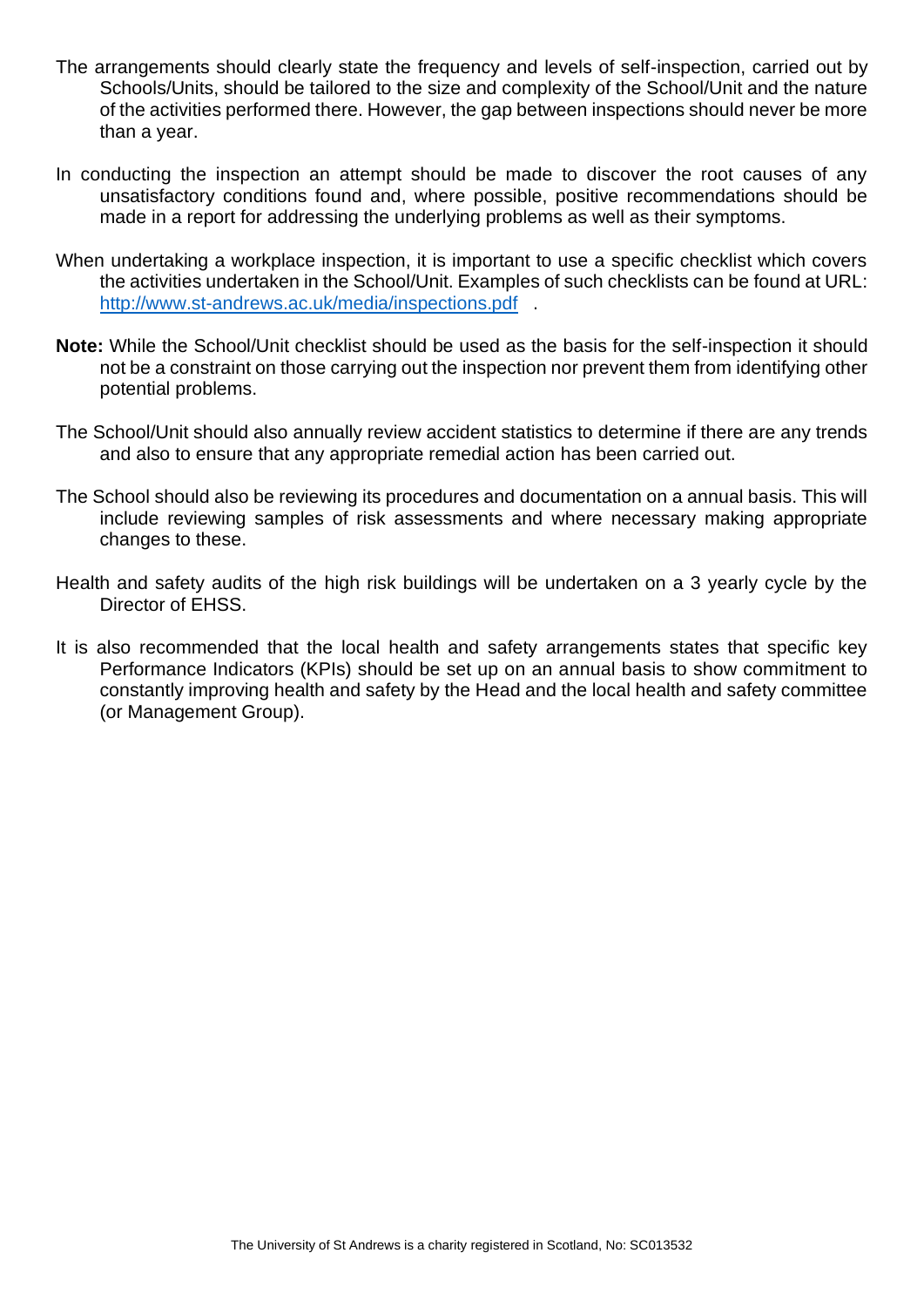## **University of St Andrews**

## Job Description: **School/Unit/Residence Safety Co-ordinator**

It must be stressed that this section does not imply that the Safety co-ordinator has to carry out personally all the tasks indicated. In large Schools/areas the duties may require several employees acting in a co-ordinator manner to perform them. The Head must nominate the personnel required to carry out the tasks, provide the appropriate resources for the safety co-ordinator to undertake their activities and the Safety Co-ordinator should then monitor, on behalf of the Head, that the tasks are being satisfactorily completed.

The Safety Co-ordinator's duties should include:

- 1. Being fully familiar with the University's Health and Safety Policy and the School/Unit/Residence health and safety arrangements(s).
- 2. Providing advice to members of the School/Unit/Residence on matters of occupational health and safety and, in particular, advising the Head on the formulation and revision of the School/Unit/Residence health and safety arrangements and procedures.
- 3. Acting with the delegated authority of the Head in matters of urgency.
- 4. Referring promptly to the Head, or the Director of Environmental, Health and Safety Services, any health and safety problems, which cannot be resolve d locally on a time-scale commensurate with the risk.
- 5. Liaising with the Director of Environmental, Health and Safety Services and other central advisers on health and safety matters.
- 6. Attending (ex officio) meetings of the School/Unit/Residence Health and Safety Committee or relevant School/Unit/Residence Management Group Meetings.
- 7. Conducting or co-ordinating systematic health and safety inspections (with Safety Representatives of the recognised Trade Unions having employees working the School/area), to identify unsafe or unhealthy conditions or work practices, and monitoring that preventative action is recommended and pursued.
- 8. Ensuring that accidents and near misses are reported and investigated.
- 9. Disseminating health and safety information and reports to appropriate members of School/Building/Residence/Unit staff and students.
- 10. Ensuring that new members of the School/Building/Residence/Unit receive adequate induction with respect to health and safety matters.
- 11. Identifying members of the School/Unit/Residence for appropriate:
	- health and safety training events;
	- occupational health medical surveillance; and
	- liaison with other internal or external health and safety specialists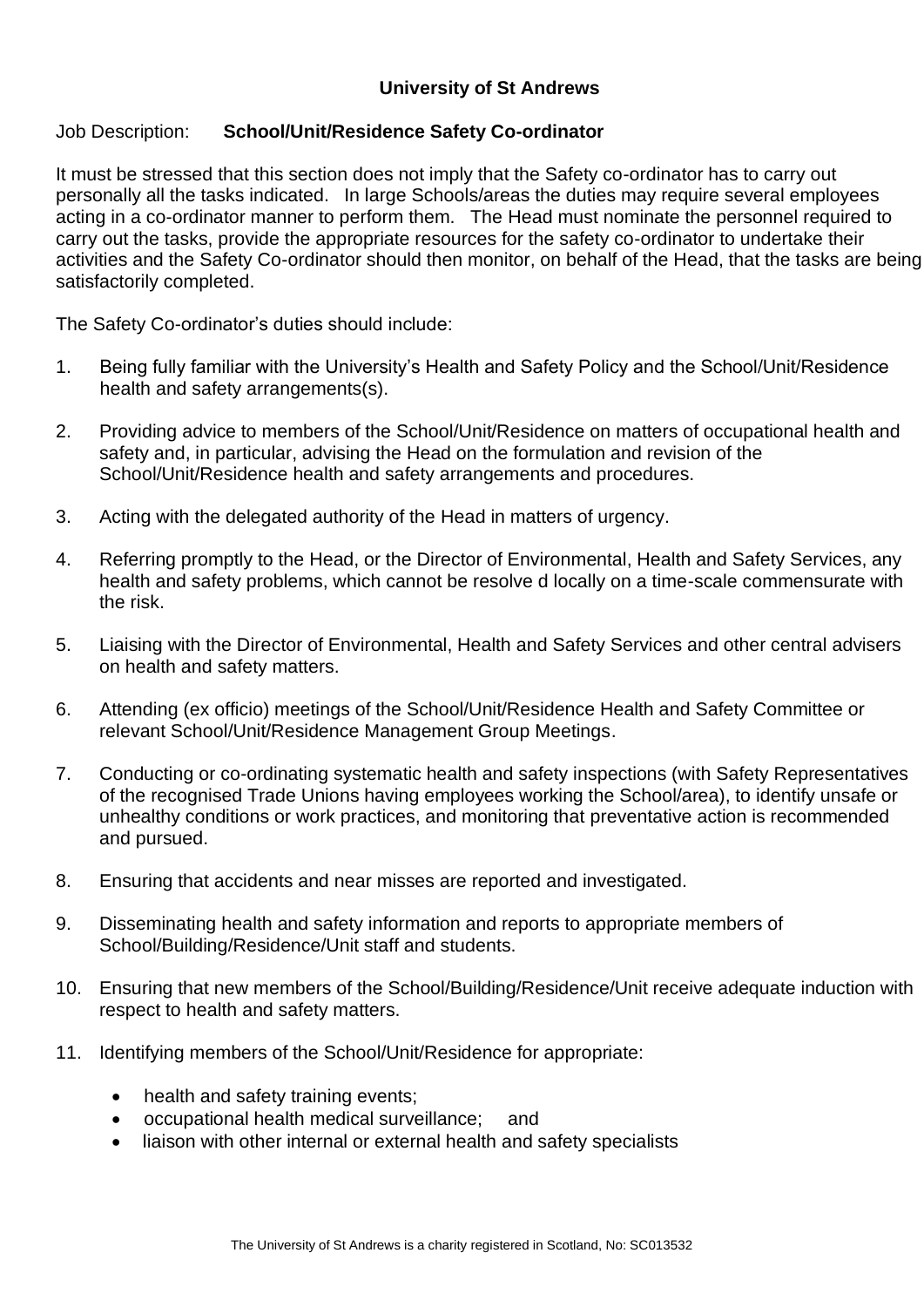- 12. Monitoring in the School/Building/Residence/Unit that:
	- a high standard of housekeeping is maintained;
	- adequate precautions are taken regarding any high risk activities or new hazards:
	- plant, equipment and processes are being maintained as required by any relevant statutory provisions;
	- staff and students are suitably informed, instructed and trained;
	- adequate health and safety records are maintained where appropriate, i.e. as required by relevant statutory provisions or by University or School/Unit/Residence health and safety arrangements;
	- safe working practices and procedures, together with any necessary risk assessments for project work (especially for postgraduate students), are complied with;
	- personal protective equipment needs are assessed and that sufficient suitable personal equipment is available and used;
	- systems are set up and maintained to check that health and safety facilities such as first-aid boxes, fire fighting equipment, etc. are provided and maintained in a readily usable condition; and
	- other aspects, which legislation or University School/Unit/Residence arrangements may dictate, are catered for.
- 13. Reviewing periodically health and safety procedures within the School/Unit/Residence;
- 14. Such other health and safety duties which may be assigned by the Head.

| (Safety Co-ordinator) |  |
|-----------------------|--|
|                       |  |
| $\sim$ $\sim$         |  |

| (Head of School/Unit) |  |
|-----------------------|--|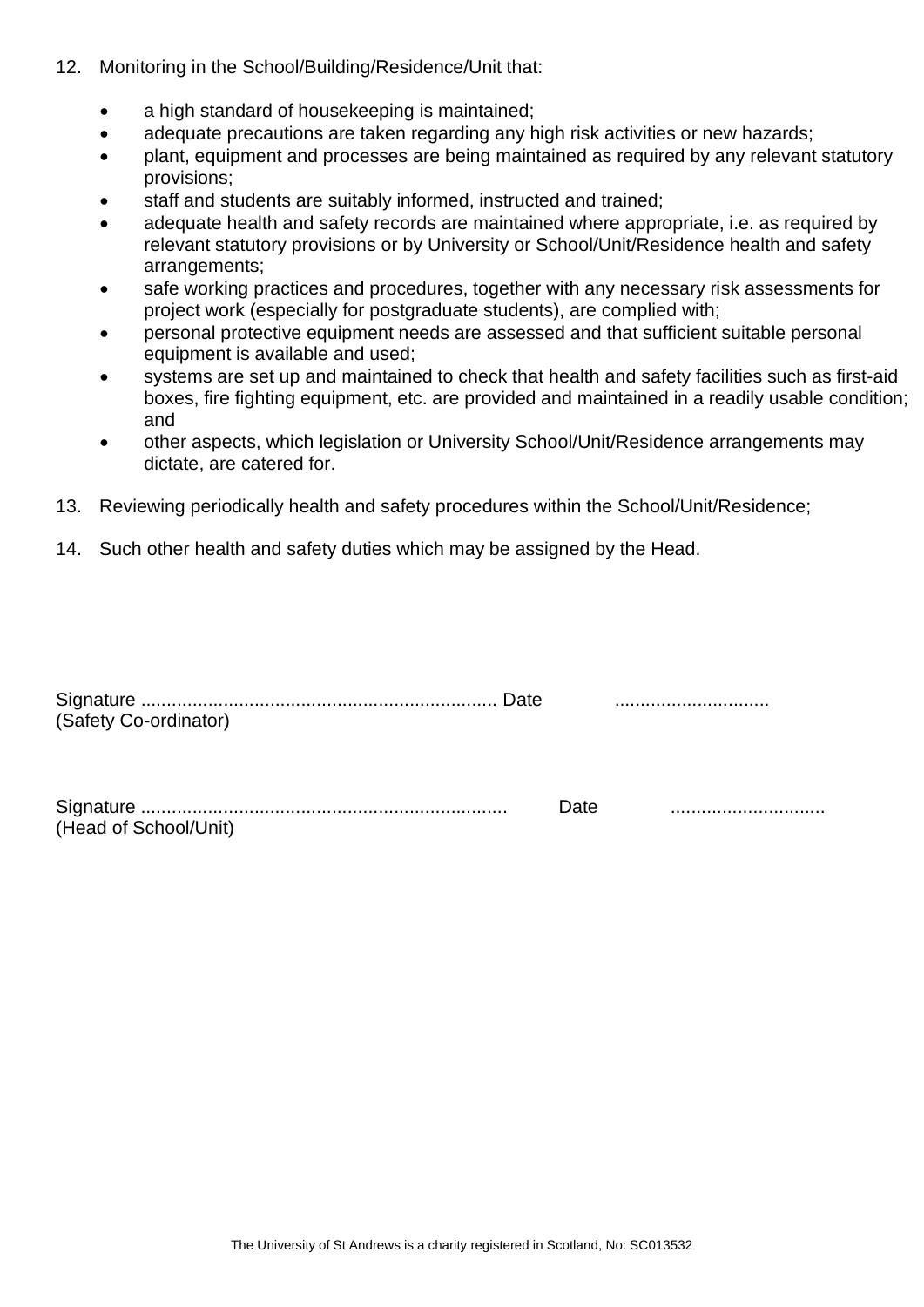#### **An Example Written Job Description for a Departmental Radiation Protection Supervisors (DRPS).**

The terms of reference for a DRPS are as follows:

- To provide advice on radiation protection matters to the Head of the School/Unit and all relevant personnel within the School/Unit;
- To liase with LRPS(s) within the School/Unit to ensure the School/Unit complies with governing legislation and Local Rules;
- To liase with the URPA as required;
- To recommend the designation of radiation workers;
- To keep a file of the current projects which have been approved by the URPA and to supply a copy of each approved project to the Project Supervisor and to the relevant LRPS;
- To maintain the records of sealed sources and unsealed radioactive materials held in the School/Unit. These records must show the nature and activity of the material, the date of receipt, the place of storage and the method and route of disposal;
- To supply the URPA, whenever requested, with a summary of the current School/Unit holdings of radioactive substances;
- To ensure the leakage testing of sealed sources is carried out at intervals of not more than 24 months, to keep a copy of such tests and to supply a copy of such tests to the URPA;
- To arrange for appropriate monitoring to be carried out at regular intervals in designated radiation areas within the School/Unit and to keep records of their results;
- To ensure that relevant workers monitor their thyroids and keep records of such monitoring;
- To arrange for the distribution of personal dosimeters;
- To draw up and issue 'Systems of Work' for unclassified radiation workers after consultation with their project supervisor;
- To ensure that the requisite certificates, warning signs and notices are posted;
- In the event of an accident which involves radiation exposure, radioactive contamination or significant release or loss of radioactive materials, the DRPS should take immediate measures as he/she deems necessary and to inform the Head of the School/Unit and the URPA as a matter of urgency.

| (DRPS) |  |
|--------|--|
|        |  |
|        |  |

|                       | ' Idlu |  |
|-----------------------|--------|--|
| (Head of School/Unit) |        |  |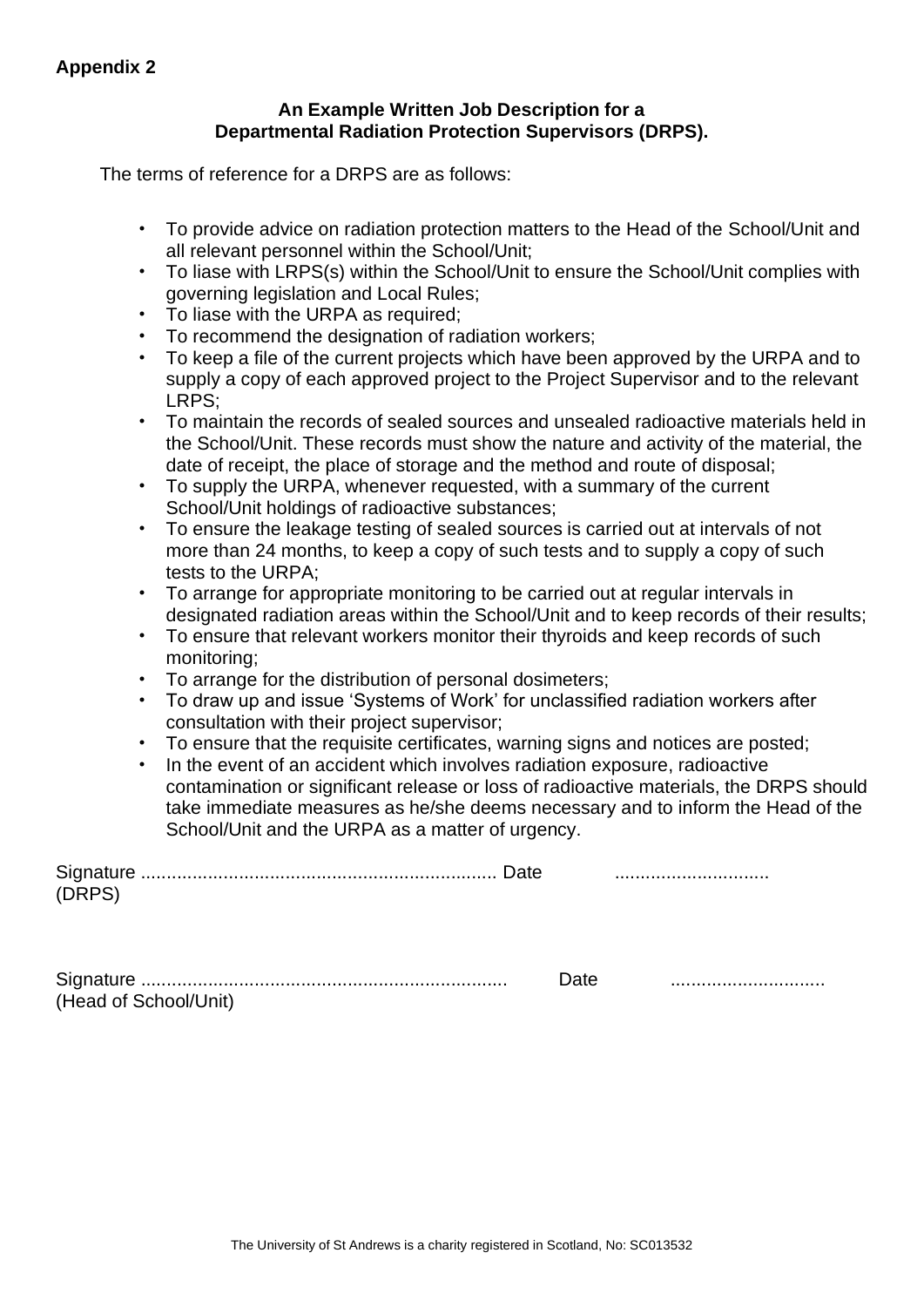# **University of St. Andrews**

# **An Example of a School/Unit Biological Safety Supervisor Written Job Description.**

The terms of reference for a School / Unit Biological Safety Supervisor are as follows:

- To provide advice on biological health and safety matters to the Head of the School/Unit and all relevant personnel within the School/Unit;
- To ensure the School/Unit complies with governing legislation and Local Rules;
- To liase with the University Biological Safety Adviser as required;
- To keep a file of the current projects which have been approved by the Chemical and Biological Hazards Management Group and to supply a copy of each approved project to the Project Supervisor;
- To supply the Director of Environmental, Health and Safety Services, whenever requested, with a summary of the current School/Unit projects involving the use of genetically modified organisms and/or holdings of biological agents;
- To draw up and issue 'Systems of Work' for work with biological agents after consultation with the project supervisor;
- To ensure that the requisite certificates, warning signs and notices are posted;
- In the event of an accident which may involve exposure to a biological agent, contamination or significant release or loss of biological agents, the School / Unit should take immediate measures as he/she deems necessary and to inform the Head of the School/Unit, Director OF EHSS and the University Biological safety Adviser as a matter of urgency.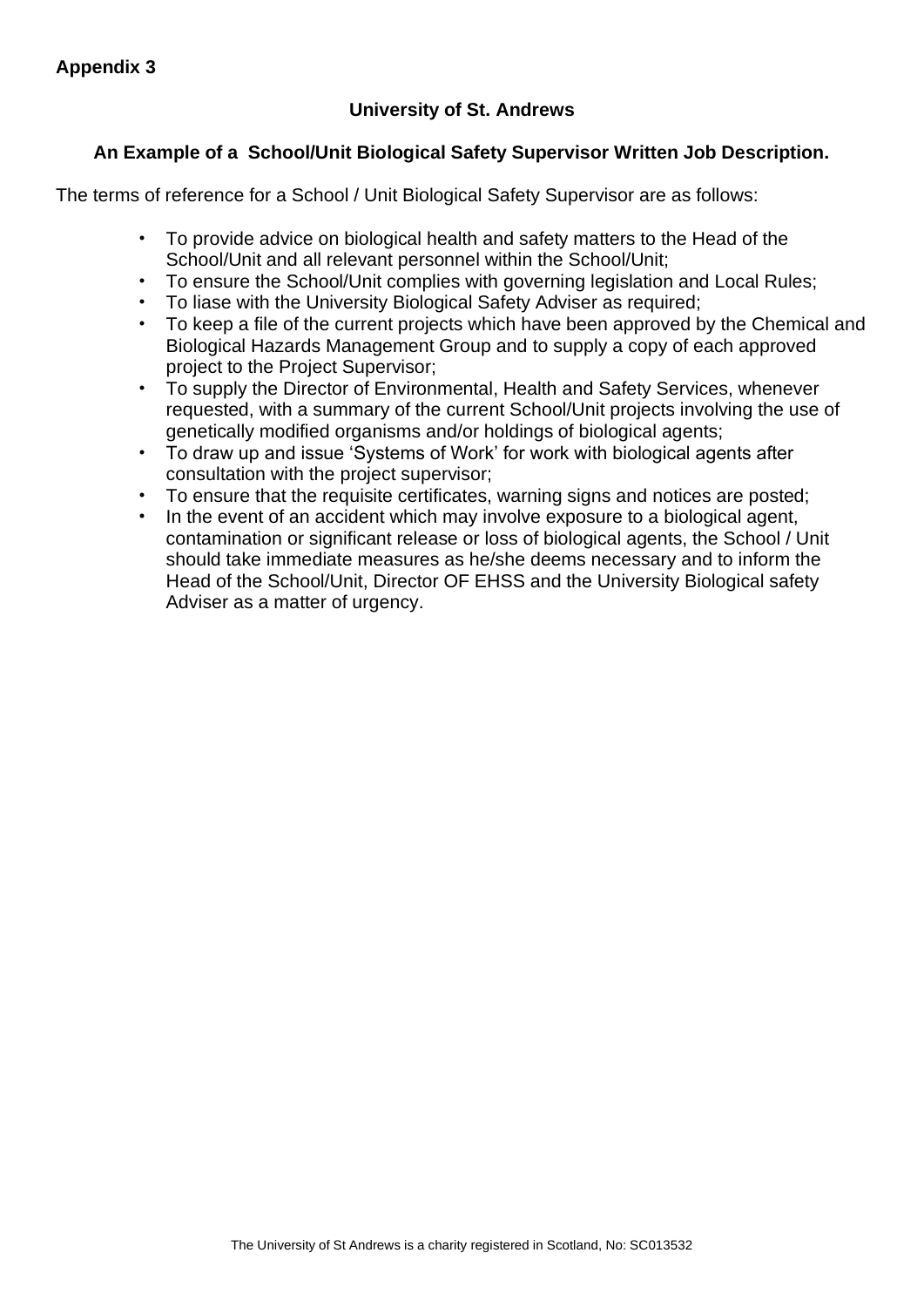## **Appendix 4**

## **An Example of a Remit for a Local Health and Safety Committee**

To act as a focus for observations on, and problems with, standards of health and safety.

The functions of a School/Unit Health and Safety Committee should include the following:

• carrying out regular health and safety inspections of the School/Unit, at least once per year. The main purpose of such inspections being to verify that:-

the requirements of the University Health and Safety Policy have been implemented;

the School/Unit Safety Arrangements/Local Rules are up-to-date and being complied with;

- reviewing accident statistics and investigations
- reviewing samples of risk assessments from the School/Unit
- assisting the Safety Co-ordinator in carrying out his/her duties;
- promoting actions to improve safety awareness among staff and students;
- receiving observations and complaints regarding health and safety matters and recommending appropriate remedial action;
- referring unresolved health and safety matters to the Director of Environmental, Health and Safety Services, or the University Health and Safety Assurance Group, as appropriate.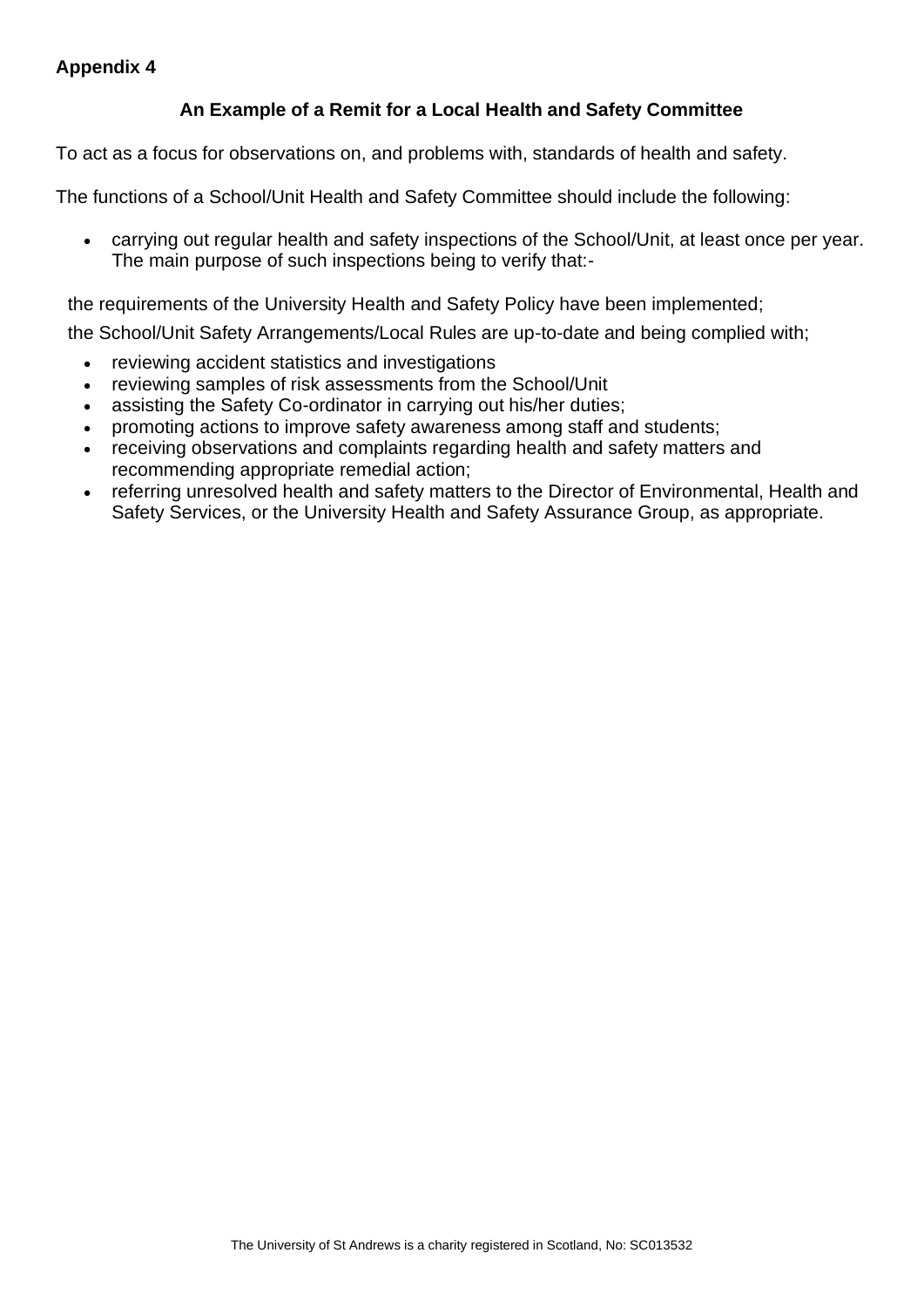## **Appendix 5**

# **Example of an Induction Health and Safety Training Checklist**

Fire Safety Instruction

- describe the sound of the fire alarm;
- show the Fire Action Plan (Notice), stress the importance of complying with this procedure and ensure its contents are fully understood;
- show the escape route(s) from the normal place of work; show the call point(s) which are in, or nearby, the normal place of work and explain how to operate;
- show the location of all portable fire extinguishers provided in the normal place of work and explain how to use.

Identification of Staff with Safety Duties

- identify the local Safety Co-ordinator;
- identify the local First Aider(s);
- show the location of the First Aid Box.

Provision of Health and Safety Rules/Guidance

- provide, or make available, a copy of the Health and Safety Arrangements for the School/Unit;
- provide, or make available, a copy of any University guidance relevant to the new persons foreseeable work activities.

Identification of Hazards in the Workplace(s)

• identify significant hazards to which the new person may be exposed and explain the use of any control measures which are in place to reduce risk.

| (Person Receiving Induction Training) |  |
|---------------------------------------|--|
| (Person Providing Induction Training) |  |